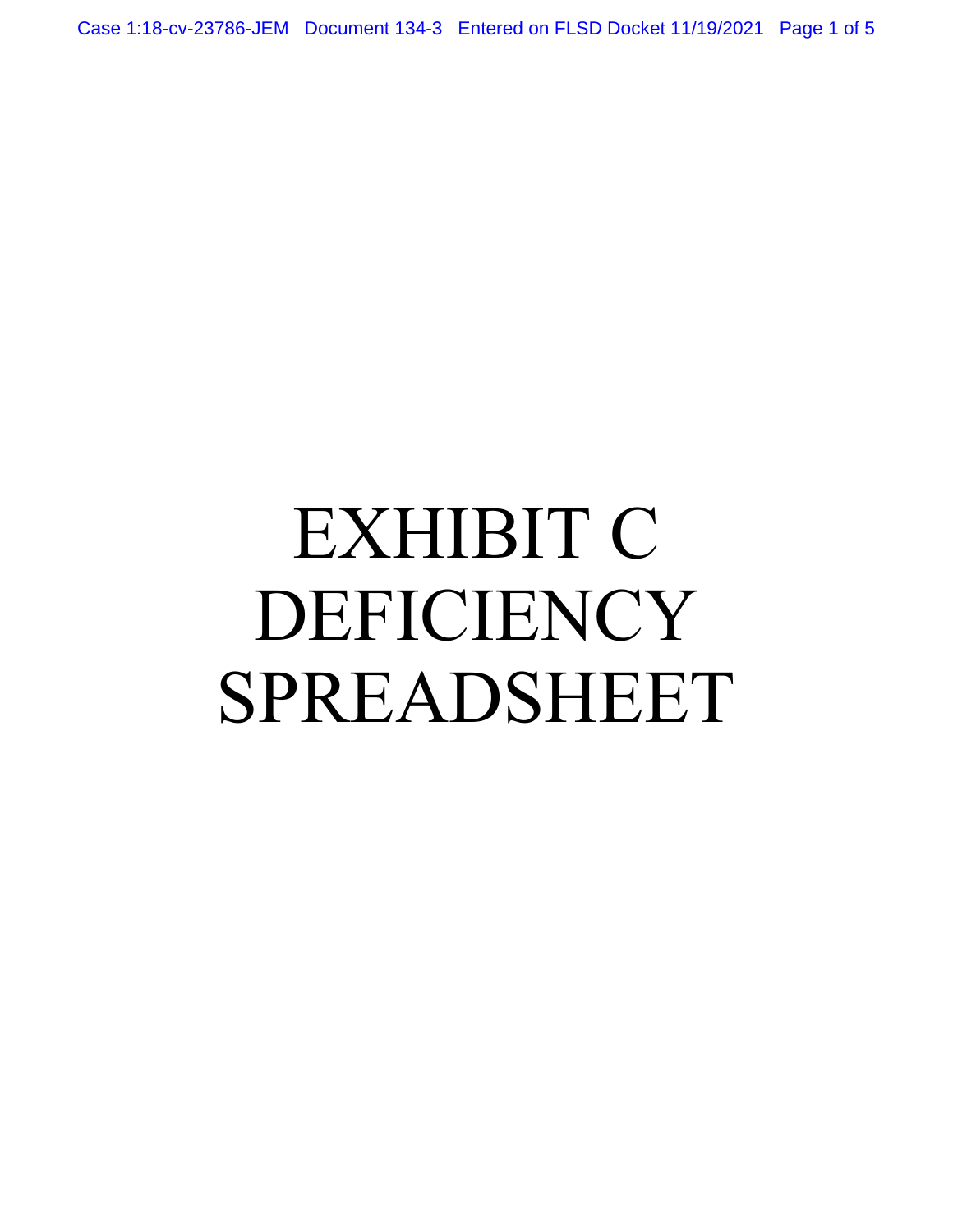|             |               |               | JND ID   Claim ID   Account   Account Name | Deficiency |
|-------------|---------------|---------------|--------------------------------------------|------------|
| lxx         | <b>XXX</b>    |               | <i><b>IXXXXXX</b></i>                      | XX         |
| <b>IXXX</b> | XX            | XХ            | ХX                                         | XX         |
| Ixx         | <b>IXXXXX</b> | <b>EXXXXX</b> | <b>IXXXXX</b>                              |            |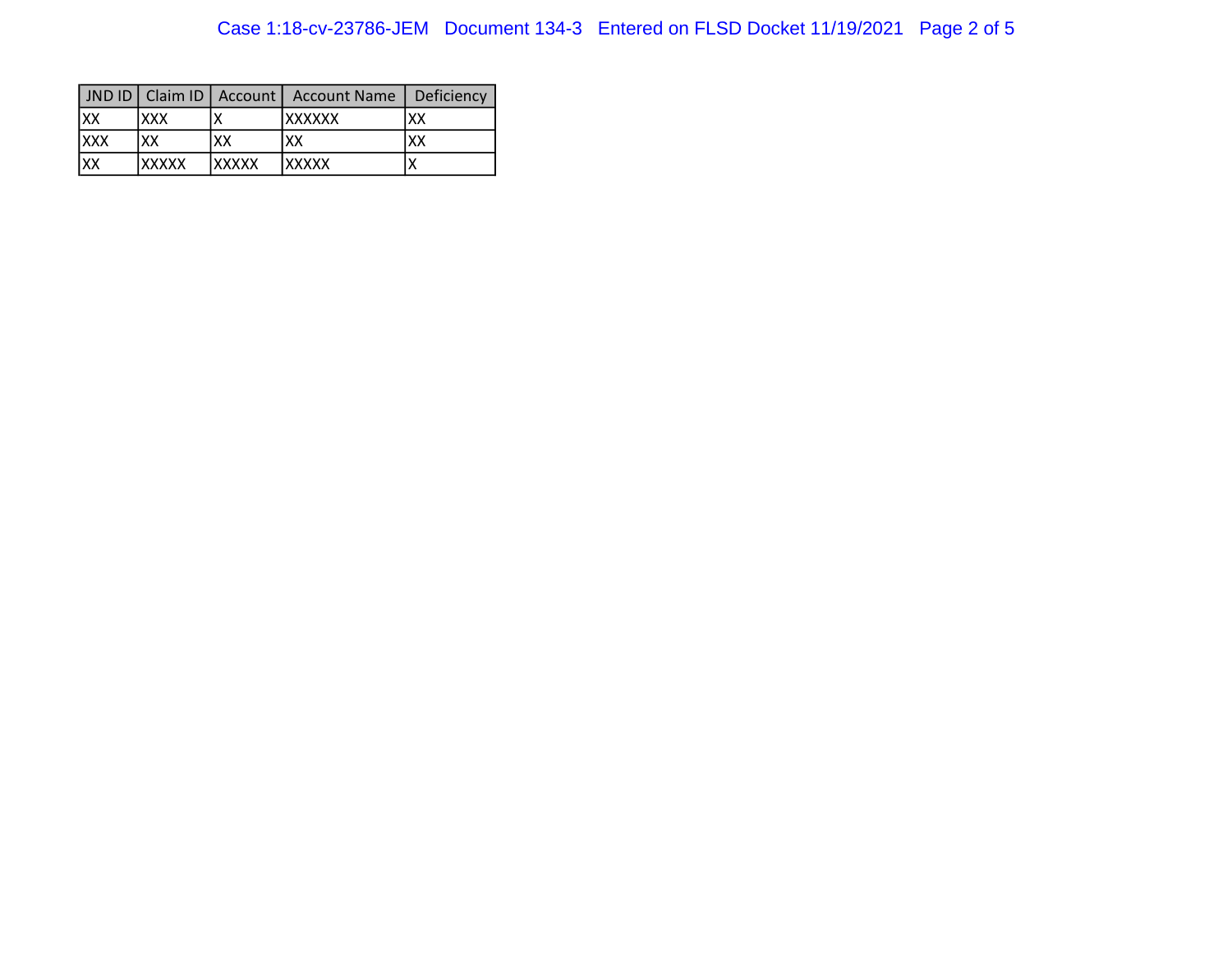## Case 1:18-cv-23786-JEM Document 134-3 Entered on FLSD Docket 11/19/2021 Page 3 of 5

| $JND$ $D$  | Claim ID    | Account    | <b>Account Name</b> | <b>Transaction Type</b> | <b>Transaction Date</b> | Quantity   |             | Share Price   Total Price | Deficiency  |
|------------|-------------|------------|---------------------|-------------------------|-------------------------|------------|-------------|---------------------------|-------------|
| XX         | <b>XXX</b>  | IXX        |                     |                         |                         | <b>XXX</b> | IXX         | lxx                       | XX          |
| <b>XX</b>  | <b>XXXX</b> | <b>XX</b>  |                     | <b>XXXX</b>             | <b>XX</b>               | IXX        | Ixx         | <b>XXXX</b>               | <b>XXX</b>  |
| <b>XXX</b> | IXX         | IXX        |                     |                         | <b>XXXX</b>             | lxx        |             | IXX                       |             |
| Iχ         |             | <b>XXX</b> |                     | XX                      |                         | Ixxxx      | <b>XXX</b>  | XX                        | <b>XXXX</b> |
|            | <b>XXX</b>  | <b>XXX</b> |                     | XX                      | IXX                     | XX         | <b>XXXX</b> | IXX                       |             |
|            |             |            |                     |                         |                         |            |             |                           |             |
|            |             |            |                     |                         |                         |            |             |                           |             |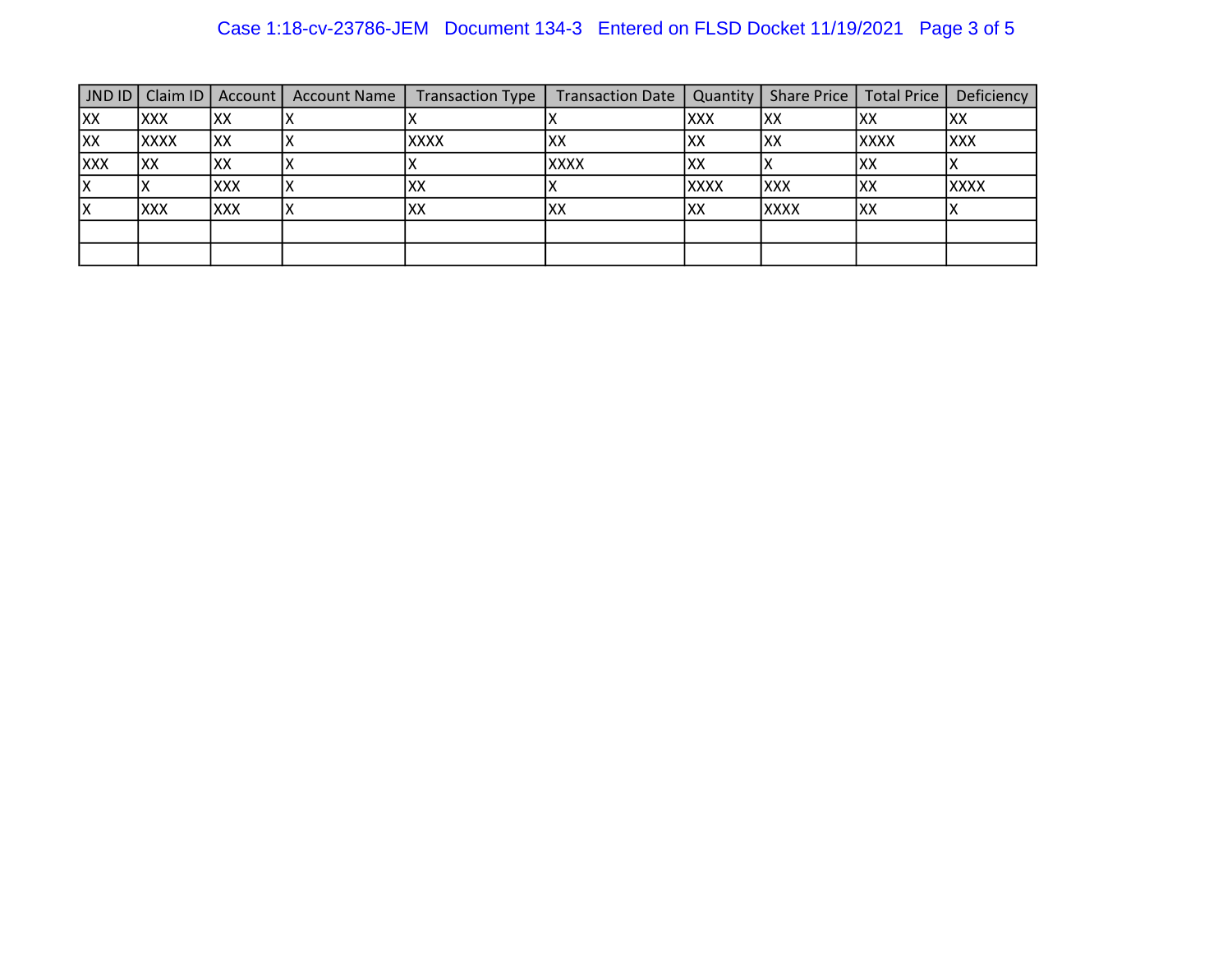## Case 1:18-cv-23786-JEM Document 134-3 Entered on FLSD Docket 11/19/2021 Page 4 of 5

|                                                                                        | <b>Claim Level Deficiency</b>                                                     |                                                                                                                                                                                                                                                                                                                                                                                                                                                                                                                                                                                                                                                                                                   |                                                                                                                                                                                                                                                                                                                                                                                                                                                                                                                                                                                                                                                                                                                                                                                                                                                                                                                                                                                                                             |  |  |  |
|----------------------------------------------------------------------------------------|-----------------------------------------------------------------------------------|---------------------------------------------------------------------------------------------------------------------------------------------------------------------------------------------------------------------------------------------------------------------------------------------------------------------------------------------------------------------------------------------------------------------------------------------------------------------------------------------------------------------------------------------------------------------------------------------------------------------------------------------------------------------------------------------------|-----------------------------------------------------------------------------------------------------------------------------------------------------------------------------------------------------------------------------------------------------------------------------------------------------------------------------------------------------------------------------------------------------------------------------------------------------------------------------------------------------------------------------------------------------------------------------------------------------------------------------------------------------------------------------------------------------------------------------------------------------------------------------------------------------------------------------------------------------------------------------------------------------------------------------------------------------------------------------------------------------------------------------|--|--|--|
| Deficiency ID<br><b>Deficiency Description</b><br>How to Fix<br><b>Deficiency Name</b> |                                                                                   |                                                                                                                                                                                                                                                                                                                                                                                                                                                                                                                                                                                                                                                                                                   |                                                                                                                                                                                                                                                                                                                                                                                                                                                                                                                                                                                                                                                                                                                                                                                                                                                                                                                                                                                                                             |  |  |  |
|                                                                                        | CLAIM DOES NOT BALANCE                                                            | The Claim as submitted is not a balanced Claim. The beginning holdings on September 26, 2013 plus purchases of OPKO You can resolve this deficiency by supplying all called-for share amounts in the Schedule of Transactions<br>common stock from September 26, 2013 through December 4, 2018 do not equal sales from September 26, 2013 OPKO common stock, together with the required revised data.<br>through December 4, 2018 plus the number of shares held at close of trading on December 4, 2018. The total number<br>of shares entered in sections 1, 2, and 3 must equal the total number of shares entered in sections 4 and 5 of the<br>Schedule of Transactions in OPKO Common Stock |                                                                                                                                                                                                                                                                                                                                                                                                                                                                                                                                                                                                                                                                                                                                                                                                                                                                                                                                                                                                                             |  |  |  |
| <b>XXX</b>                                                                             |                                                                                   | One or more securities listed in your Claim are not the eligible security. OPKO common stock traded on a U.S<br>CLAIM SUBMITTED WAS FOR AN INELIGIBLE SECURITY exchange, including the NYSE or Nasdaq, or in any other manner other than through a purchase on the Tel Aviv Stock<br>Exchange ("TASE"), is the only security eligible for payment from the US Net Settlement Fund under the Settlement.                                                                                                                                                                                                                                                                                           | You can only resolve this deficiency by submitting revised data supporting purchases of OPKO securities<br>during the Class Period from September 26, 2013, through September 7, 2018, inclusive, that were traded<br>on a U.S. exchange, including the NYSE or Nasdaq, or in any other manner other than through a purchase<br>on the Tel Aviv Stock Exchange ("TASE").<br>Please Note: If you have eligible purchase transactions of OPKO common stock on U.S. exchanges during<br>this period, you must also provide all the other information called for in the Claim Form with respect to<br>your holdings of and transactions in OPKO common stock, together with the required revised data.                                                                                                                                                                                                                                                                                                                          |  |  |  |
|                                                                                        |                                                                                   |                                                                                                                                                                                                                                                                                                                                                                                                                                                                                                                                                                                                                                                                                                   | You can only resolve this deficiency by submitting revised data supporting purchases of OPKO common<br>stock during the Class Period from September 26, 2013, through September 7, 2018, inclusive, that were<br>traded on a U.S. exchange, including the NYSE or Nasdag, or in any other manner other than through a<br>purchase on the Tel Aviv Stock Exchange ("TASE").                                                                                                                                                                                                                                                                                                                                                                                                                                                                                                                                                                                                                                                  |  |  |  |
| <b>XXXXX</b>                                                                           | CLAIM SUBMITTED WAS ON THE TEL AVIV STOCK<br>EXCHANGE ("TASE")                    | One or more securities listed in your Claim is/are not the eligible security. OPKO common stock traded on a U.S. Please Note: A portion of the Settlement Fund will be distributed to Settlement Class Members who<br>exchange, including the NYSE or Nasdaq, or in any other manner other than through a purchase on the Tel Aviv Stock purchased shares of OPKO common stock on the TASE. However, you do not need to submit a Claim Forn<br>Exchange ("TASE"), is the only security eligible for payment from the US Net Settlement Fund under the Settlement.                                                                                                                                 | with respect to shares purchased on the TASE and should not include purchases on the TASE in your Claim<br>Form.                                                                                                                                                                                                                                                                                                                                                                                                                                                                                                                                                                                                                                                                                                                                                                                                                                                                                                            |  |  |  |
|                                                                                        |                                                                                   |                                                                                                                                                                                                                                                                                                                                                                                                                                                                                                                                                                                                                                                                                                   | In addition, if you have eligible purchase transactions of OPKO common stock on U.S. exchanges during this<br>period, you must also provide all the other information called for in the Claim Form with respect to you<br>holdings of and transactions in OPKO common stock, together with the required revised data.                                                                                                                                                                                                                                                                                                                                                                                                                                                                                                                                                                                                                                                                                                       |  |  |  |
|                                                                                        | NO US PURCHASES CLAIMED IN THE CLASS PERIOD                                       | This Claim does not contain any purchases of OPKO common stock during the Class Period, i.e., from September 26<br>2013, through September 7, 2018, inclusive.                                                                                                                                                                                                                                                                                                                                                                                                                                                                                                                                    | You can only resolve this deficiency by submitting revised data supporting purchases of OPKO common<br>stock during the Class Period that were traded on a U.S. exchange, including the NYSE or Nasdag, or in any<br>other manner other than through a purchase on the Tel Aviv Stock Exchange ("TASE").                                                                                                                                                                                                                                                                                                                                                                                                                                                                                                                                                                                                                                                                                                                    |  |  |  |
|                                                                                        | DUPLICATE CLAIM FILED                                                             | The Claim referenced is a duplicate and is therefore rejected.                                                                                                                                                                                                                                                                                                                                                                                                                                                                                                                                                                                                                                    | You can only resolve this condition of ineligibility if you can demonstrate that this Claim is not a duplicate of<br>the Primary Claim. You must send an email explaining why you believe this Claim should not be deemed a<br>duplicate along with acceptable documentation to support your position. If you acknowledge that this<br>Claim is a duplicate of the Primary Claim but wish this Claim to be the operative Claim and the Primary<br>Claim to be rejected, a signed, notarized letter from the beneficial owner of the securities stating that this<br>Claim should be considered and that the Primary Claim should be withdrawn must be submitted along with<br>a copy of this notice.                                                                                                                                                                                                                                                                                                                        |  |  |  |
| <b>XXX</b>                                                                             | CLAIM SUBMITTED BY OR ON BEHALF OF AN<br><b>EXCLUDED PERSON OR ENTITY</b>         | The person or entity on whose behalf this Claim was filed is an excluded person or entity under the terms of th<br>Settlement                                                                                                                                                                                                                                                                                                                                                                                                                                                                                                                                                                     | Excluded from the Settlement Class are (i) Defendants; (ii) the Officers and directors of OPKO currently and<br>during the Class Period; (iii) members of the Immediate Family of any such excluded persons; (iv) the lega<br>representatives, heirs, agents, affiliates, successors, or assigns of any such excluded persons or entities; and<br>(v) any entity in which any such excluded party has, or had during the Class Period a controlling interest.<br>Also excluded from the Settlement Class are any persons or entities who or which excluded themselves b<br>submitting a request for exclusion in accordance with the requirements set forth in the Notice of (I<br>Pendency of Class Action and Proposed Settlement; (II) Settlement Fairness Hearing; and (III) Motion for<br>Attorneys' Fees and Litigation Expenses. If you believe that the person or entity on whose behalf this Claim<br>was filed was incorrectly identified as an Excluded Person, please contact or call the Claims Administrator. |  |  |  |
|                                                                                        | CLAIM DOES NOT CALCULATE TO A US RECOGNIZED<br>CLAIM UNDER THE PLAN OF ALLOCATION | In accordance with the Plan of Allocation set forth in the Notice of (I) Pendency of Class Action and Proposed<br>Settlement; (II) Settlement Fairness Hearing; and (III) Motion for Attorneys' Fees and Litigation Expenses, the Claim<br>referenced does not calculate to a US Recognized Claim and is, therefore, ineligible to receive a payment from the US<br>Net Settlement Fund.                                                                                                                                                                                                                                                                                                          | You can resolve this condition of ineligibility only by submitting additional purchase transactions of OPKO<br>common stock during the Class Period, i.e., from September 26, 2013, through September 7, 2018,<br>inclusive, that were not previously reflected in your Claim and which make your Claim calculate to a US<br>Recognized Claim.                                                                                                                                                                                                                                                                                                                                                                                                                                                                                                                                                                                                                                                                              |  |  |  |
|                                                                                        | MISSING TRANSACTION INFORMATION                                                   | The information as entered on your submission did not include all details for the transaction(s).                                                                                                                                                                                                                                                                                                                                                                                                                                                                                                                                                                                                 | You can resolve this deficiency by supplying all the called-for transactional information in a revised data<br>file.                                                                                                                                                                                                                                                                                                                                                                                                                                                                                                                                                                                                                                                                                                                                                                                                                                                                                                        |  |  |  |
|                                                                                        |                                                                                   |                                                                                                                                                                                                                                                                                                                                                                                                                                                                                                                                                                                                                                                                                                   |                                                                                                                                                                                                                                                                                                                                                                                                                                                                                                                                                                                                                                                                                                                                                                                                                                                                                                                                                                                                                             |  |  |  |
| <b>Transaction Level Deficiency</b>                                                    |                                                                                   |                                                                                                                                                                                                                                                                                                                                                                                                                                                                                                                                                                                                                                                                                                   |                                                                                                                                                                                                                                                                                                                                                                                                                                                                                                                                                                                                                                                                                                                                                                                                                                                                                                                                                                                                                             |  |  |  |
| Deficiency ID                                                                          | Deficiency Name                                                                   | <b>Deficiency Description</b>                                                                                                                                                                                                                                                                                                                                                                                                                                                                                                                                                                                                                                                                     | How to Fix                                                                                                                                                                                                                                                                                                                                                                                                                                                                                                                                                                                                                                                                                                                                                                                                                                                                                                                                                                                                                  |  |  |  |